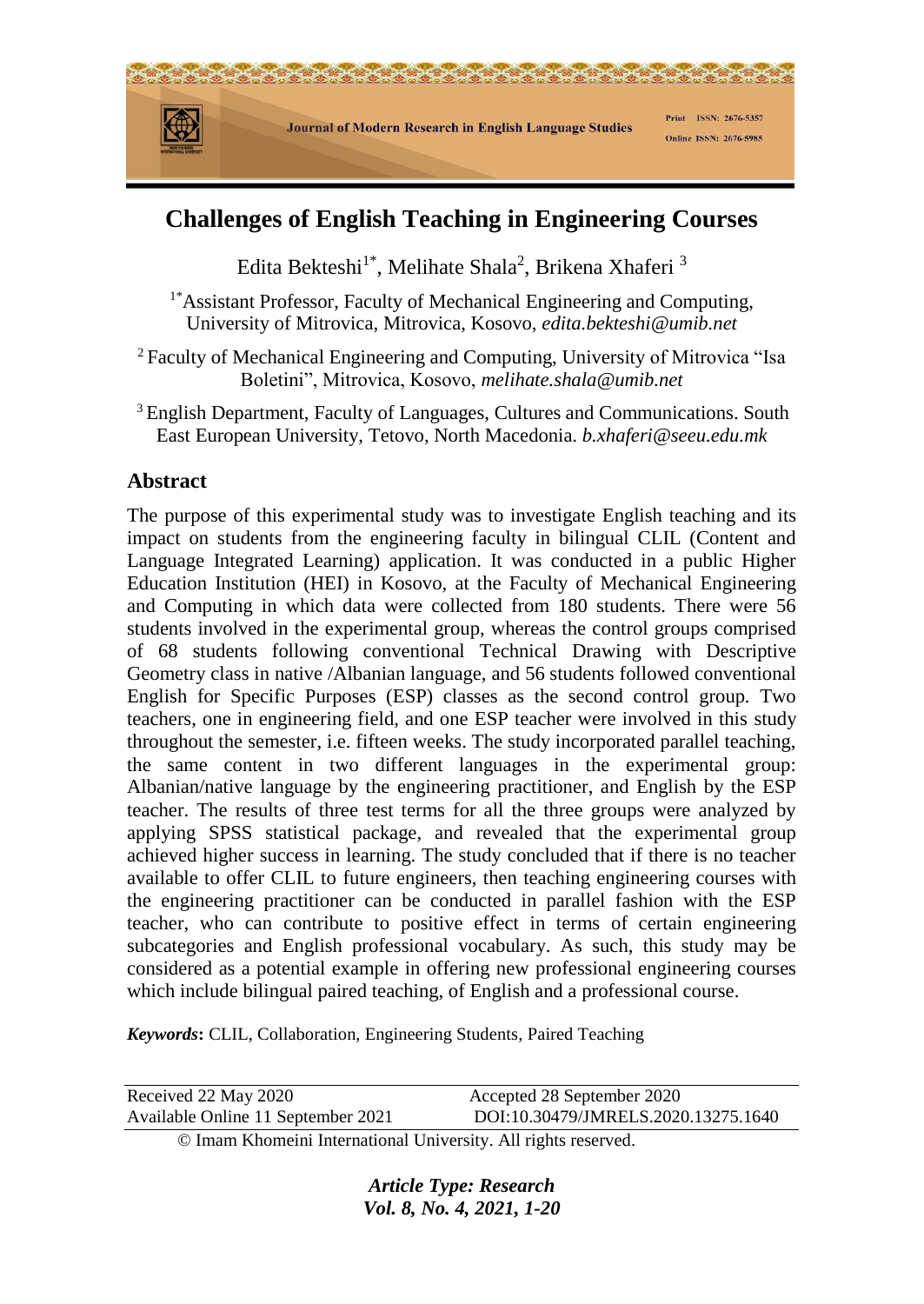### **1. Introduction**

The 21st century´ global developments include different fields characterized by competitiveness, innovation and challenges (Beutner, 2017; Ramirez et al.*,* 2018; Spence & Liu, 2013). This global competitiveness is probable to happen with the use of English, as a major medium for communication in global aspect (Cheremissina & Riemer, 2001). Because of the crucial importance in global aspect, English Language Teaching (ELT) has become a common feature of European Higher Education Institutions (HEIs) (Dash, 2015; Wächter & Maiworm, 2008) which needs "functionalist" approach, by using appropriate tools to teach (Ramirez et al., 2018; Williams, 2014), not as general English only.

The growing higher educational demand of this global language is integrated in every field of study and has triggered innovation and creativity as an English for specific, special, specialized course of HEI, in line with the curriculum features, depends largely on the positive attitude towards learning a foreign language, as well as, the teaching material, i.e. authentic material and methodology applied in classrooms (Ramirez et al., 2018; Wolff, 2003).

When discussing courses taught in English in European area Wolf (2003) stated that

> In Europe, the subject area in which English-taught programmes are most frequently offered is engineering (27%), followed by business and management studies (24%), and the social sciences (21% Specific Purposes (ESP) course in HEIs, or English is offered simultaneously within the specific subject as CLIL, because "Integrated Content and Language Teaching saves time within the overall curriculum. (p.2)

When it comes to engineering filed, English helps the future engineers to be globally wanted due to English speaking skills, followed by other 21<sup>st</sup> century´s needed skills (Ramirez et al., 2018). According to Crosier and Parveva (2013), there is a protocol for each HEI to optimally retain global teaching experiences including the quality of teaching skills, quality teaching environment, and learning from quality teaching materials. Each of these parameters has a set of specific criteria for further learning about the suitability of specific/professional English vocabulary. Generally, the effectiveness of the ESP is considered as: special, specific, specialized (Williams, 2014). In relation to this, in Kosovar HEIs, English (or German) is offered as a mandatory course in every department. In addition, in engineering faculties in Kosovo, English is offered as an ESP course following the pattern of learner-centered approach, whereas CLIL as an approach is not applicable. In cases when ESP is taught, it focuses "on developing communicative competence in a specific discipline" (William,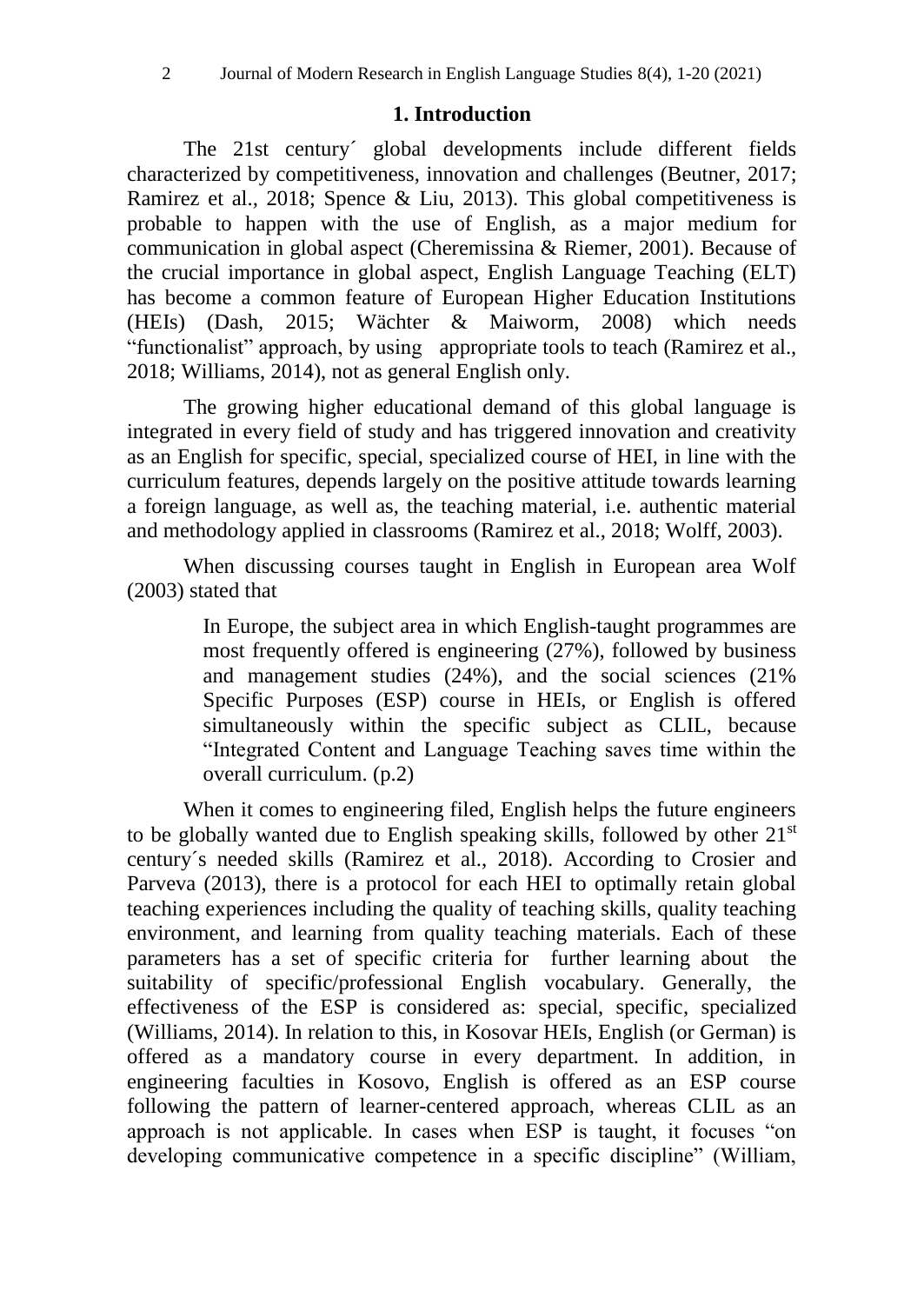2014 p.1) and deals with ´modal affordance concept´ which includes material, physical and environmental modes (Jewitt, 2008). In this context, the English teacher plays a crucial role when he/she is involved in the engineering field, including engineering teaching materials and engineering communicative skills. As such, it is significant to discuss the importance of novice teaching approaches at HEIs, precisely the imperative of English teaching in specific engineering fields and the introduction of the bilingual CLIL, as an approach which is not applied at HEIs in Kosovo.

## **2. Literature Review**

For the reason that language is applied to talk not only about the society and individuals, but also to "talk about talk" (Farzannia & Farnia, 2016), it is the ESP teacher´s role to apply all this ´talk` through ´talk´ in professional courses in a foreign language. As "modal affordance refers to what is possible to express and represent easily" (Jewitt, 2008, p.247), then by itself, ESP easy teaching includes different ESP teacher´s roles, akin the various engineering teacher´s roles (Bojović, 2006; Richards & Rodgers, 2014) as a teacher, a course designer, a researcher, a collaborator and an evaluator, also as "a mediator between the knowledge and the real world" (Ramirez et al., 2018, p.151).

If ESP practitioner is a planner, a designer (Dorney, 1994; Ellis, 2005), then the ESP teacher works hard to act as knower of the content of the material (Ramirez et al., 2018). Moreover, in cases when the teacher, ESP practitioner, has a long experience working with the same teaching content, then this role for knowing the content applies more because the teacher knows how to optimally organize the learning environment.

According to Bojović (2006), the ESP practitioner as collaborator is far more needed and wanted, as the growing need for English in all fields of study has become a necessity of promoting their values, promoting self – learning and collaborative work (Ramirez et al., 2018; Uemura, 2017). Collaborative work and cooperative language learning (Richards & Rodgers, 2014) add the imperative value to the teacher´s role, resulting in a more complexed, yet, useful collaboration between the ESP teacher and the professional teacher, for example the engineering teacher. They learn to know themselves, and "present balanced views in the classroom when facilitating dialogues, and pedagogical relationships that enable the students to learn and to get to know themselves better" (Taysum, 2020, p.31). Precisely, this balance goes for the ESP teachers and the professional teacher, as well as the students.

Books are still considered the main working 'tool' (Dash, 2015; Hurst & Bekteshi, 2018). Naturally, this applies in cases when the ESP practitioner is considered as a course designer and material provider (Bojović, 2006;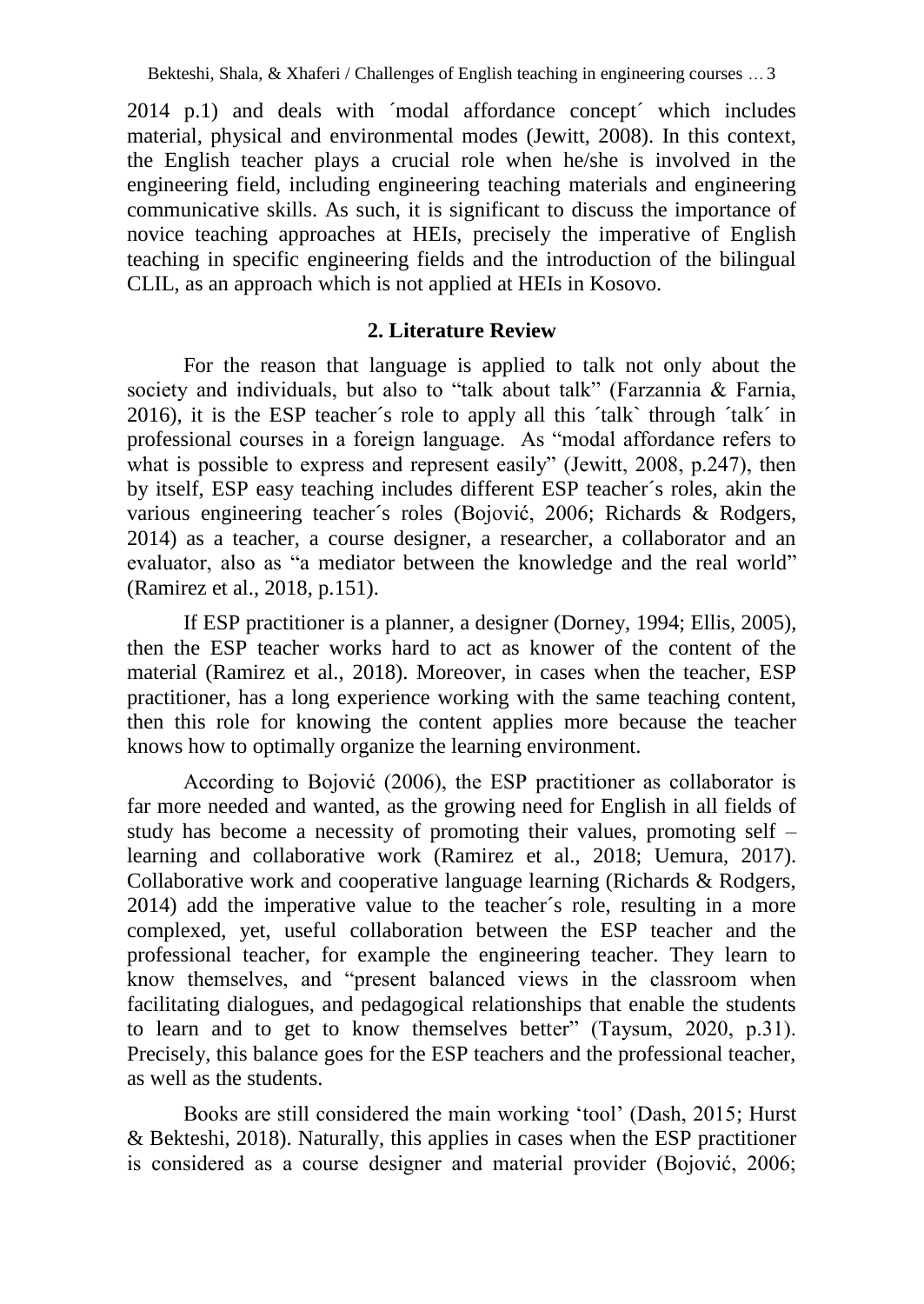Ramirez et al., 2018; Richards & Rodgers, 2014). The ESP teachers need to adapt and modify the teaching materials based on the students´ needs, wishes and lacks as well as, take decisions about changeovers of the teaching/learning materials. Because "teachers are learners who learn about language, methodology, peoples' life" (Scrivener 2011, p.393), then the role of the ESP practitioner is also a researcher (Bojović, 2006; Ramirez et al., 2018; Richards & Rodgers, 2014). The concept of teachers´ 'life-long learning' is a must. The ESP practitioner is capable of conducting various researches (Ramirez et al., 2018) and open up interesting ESP issues for the purpose of teaching and learning enhancement, i.e. be sensitive to both foreign language and learning issues (Taillefer, 2013) which does not include the ESP teacher only. In a nutshell, all the upper named teacher´s roles impact the professional practitioners. If there is an effort to challenge the  $21<sup>st</sup>$ century´s needs, especially in new classes and develop new teaching approaches at HEIs, then the ESP teacher, the professional practitioner and the students are the factors that allow modification and flexibility within dual focused teaching and learning.

Since all teachers are supposed to be flexible and great listeners, and "learning often involves adopting a specialist language" (Jewitt, 2008, p. 260), in English teaching context, particular issues need to be borne in mind dealing with English teaching flexibility in engineering classes: ESP teaching and Content and Language Integrated Learning (CLIL) which are best described by Williams (2014), and Ardeo (2013). Precisely, Williams (2014) claims that

The underlying philosophy of teaching (Content and Language Integrated Learning) CLIL is rather different from that of teaching languages for specific purposes insofar as the former is principally concerned with conveying the content of a non-language subject, such as mathematics or history, in a foreign language whereas ESP courses will tend to be taught by teachers of English who have graduated in language studies and have, in most cases, only subsequently acquired a content-based knowledge of, say, medicine, finance or law. (p. 8).

Although CLIL and ESP have similar features, the difference of these two approaches is that CLIL clearly states that "content-learning objectives are more important than language-learning objectives, whereas ESP is language-led and the focus is on language learning" (Ardeo, 2013, p. 29). On the other hand, when discussing about students' special needs and appropriateness of the teaching content, Taillefer (2013) gives a more general definition about the language teachers

Language teachers, in many cultural contexts, and almost regardless of the nature of CLIL implemented in their institution must also be able to move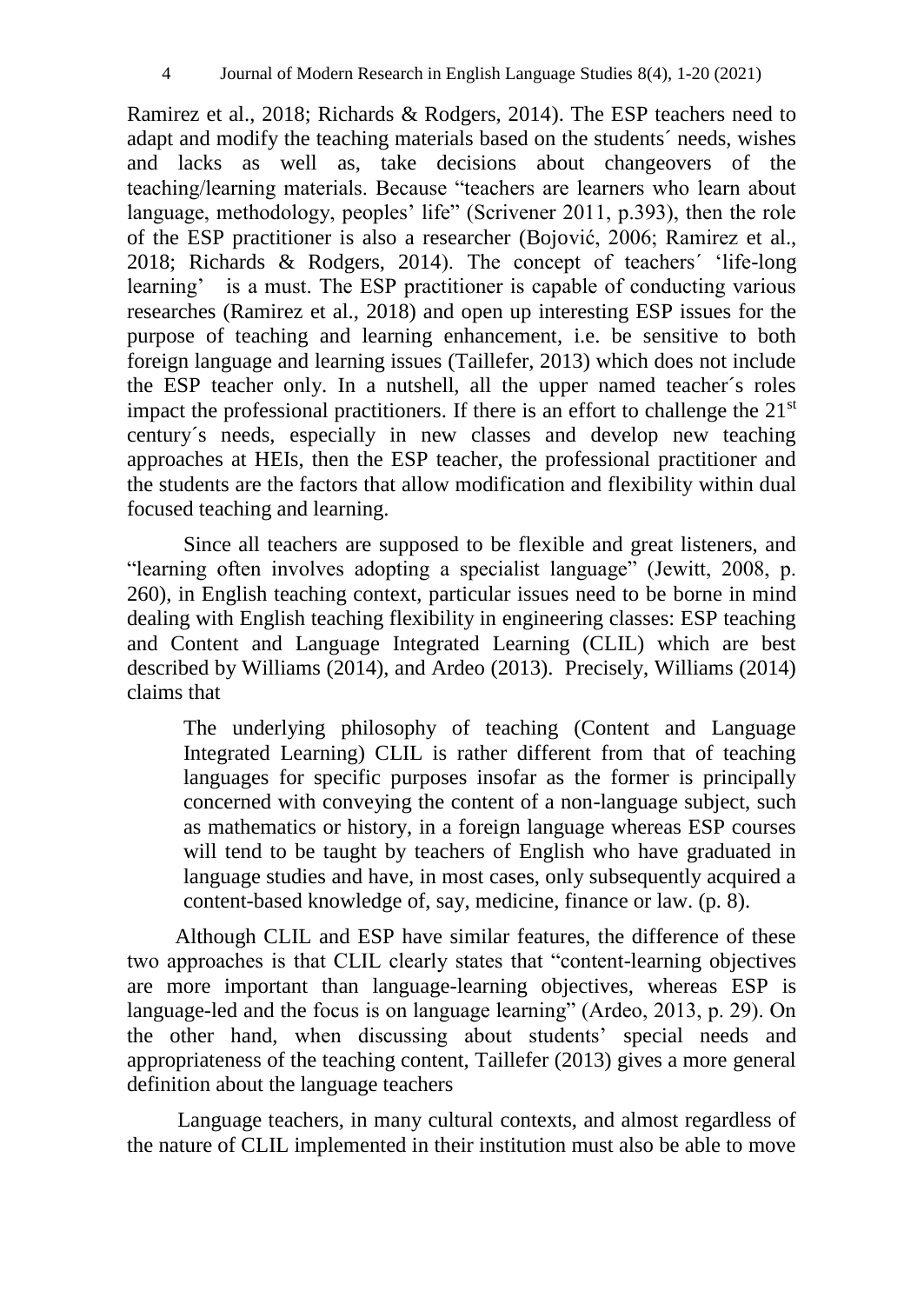beyond "traditional" interpretations of their work to understand the role that language and communication play in learning and knowledge construction. (p. 6)

The upper mentioned different teacher´s roles and their importance in the  $21<sup>st</sup>$  century's needs, trigger the need to involve English at HEIs either as an ESP course, or as CLIL. Or even a blended course, when the institution lacks professional engineering practitioner who is able to speak English and teach the professional engineering course as CLIL. Although many scholars tend to believe that CLIL helps to "improve the students' foreign language competence", Wolf (2003, p. 3) disagrees with other scholars´ claim, as "this is not the intention of CLIL approach, because it is geared towards content learning as much as towards language learning" (Wolf, 2003, p. 3). He (Wolff, 2003), tried to clarify the meaning of CLIL by questioning "the way how language is learnt in a CLIL classroom although teaching/learning does not focus on language?" (Wolff, 2003, p.6)

Taking the role of the teacher, the practitioner and of the researcher (Banegas, 2012; Bojović, 2006; Ramirez et al., 2018), this experimental study was interested in investigating new teaching methodologies in engineering classes when there is no teacher available to apply CLIL, but the students are interested to learn a specific professional course/engineering course in English. To be more precise, if the ESP teacher can teach in the engineering vein by copying the engineering practitioner. The initiation of this study was triggered by Uemura's (2017) experiential study conducted in Japan, allocating the possibility of application of CLIL variations to engineering education by utilizing experiential learning classes (Uemura, 2017). Or, the case initiated in Toulouse, France in 2012-2013, in which the language department could be of service to Toulouse School of Economics (TSE) (Taillefer, 2013), that is professional field, engineering field, in our context.

When discussing CLIL and its variations, Uemura (2017) adapts Ikeda's (2011) variations of CLIL: Soft CLIL, Light CLIL, Partial CLIL, and Bilingual CLIL. Based on the purpose, frequency, ratio and language, these variations can shift to Hard CLIL, Heavy CLIL, Total CLIL and Monolingual CLIL, (Ikeida, 2011, as cited in Uemura, 2017, p. 15). Correspondingly to Uemura's (2017) model, the study was also stimulated by concrete examples of CLIL implementation in French HE for ESP professionals, augmenting research-based effective practice of CLIL models (Taillefer, 2013). "With potential pitfalls in mind, the ESP community can hopefully encourage informed quality enhancement of CLIL in the French context" (Taillefer, 2013, p. 38). Regarding CLIL, Wolff (2003) mentions at least three essential points in the context of CLIL's general definition: 1) CLIL must not simply be regarded as an approach to language teaching and learning but that it is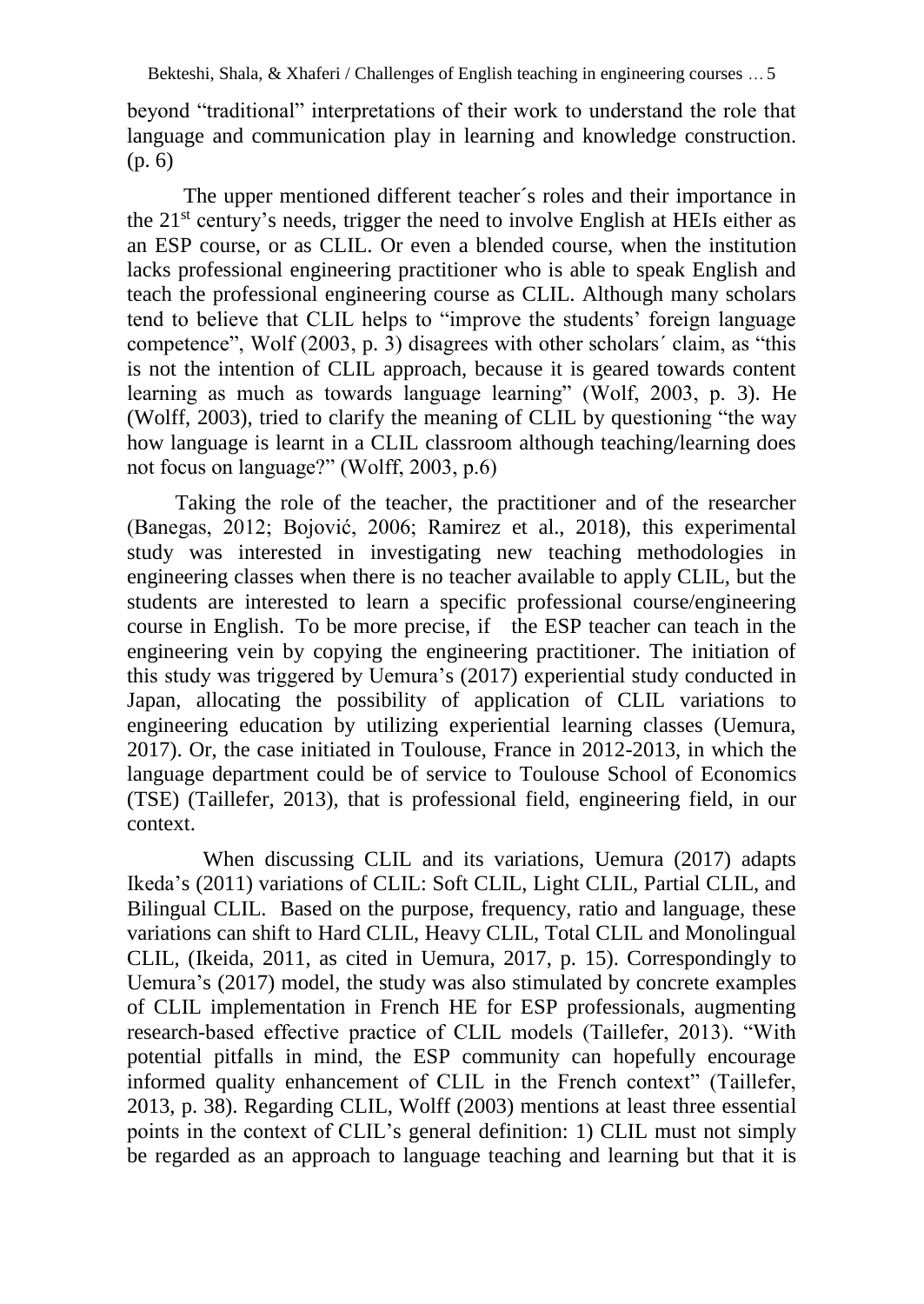concerned both with content and language, 2) "within a CLIL framework content and language are learnt in integration, i.e. two subjects are related to each other and dealt with as a whole" Wolff (2003, p. 3), and 3). "in the CLIL classroom language is not taught in the same way as in a traditional classroom – it is focused upon when it is necessary and important for the understanding of a specific aspect of the content subject" Wolff (2003, p.4). Adding the importance of the environment, i.e. classroom, Coe, Aloisi, Higgins& Major*,* (2014) point out that "sustained professional learning is most likely to result if the environment of professional learning and support is promoted by the school's leadership" Coe et al. (2014, p. 5). Then eventually these new intended methodologies in engineering field may simultaneously ensure learning challenges and adaption to global changes i.e. apply cross-border educational standards (Beutner, 2017) in engineering and English.

Naturally, both courses offered (English and the engineering course) can also be blended, and practice a co-use of both languages, students´ first language (Albanian) and second language (English) to accomplish tasks and understand and convey meaning (Uemura, 2017). Moreover, based on the teaching experience, we may voice that the ESP teachers and professional practitioners can make efforts to become researchers in these kinds of educational spheres of HE. Both parties can challenge the application of the Bilingual CLIL (Uemura, 2017), as a new teaching appropriate approach at HEIs. And when discussing about the teaching materials, the same pattern is followed: the teachers are planners, researchers, material designers who need to adopt new or different pedagogical practices (Taillefer, 2013). This is based on Wolff's idea (2003), who suggests the use of both authentic and textbook materials, i.e. "adapt authentic or other materials to the linguistic level of their students or write their own materials" Wolff (2003, p.5). All for the purpose of preparing the students for their future life perspectives. Additionally, based on Banegas (2012, p. 32) who "intended to be a teacherresearcher facilitating the generation of knowledge for and from the classrooms", this study also intended to incorporate HE teachers in this study by focusing on teaching English to engineering students in an engineering class.

The study followed Uemura's (2017) experimental study, which tried to apply CLIL to undergraduates engineering students, and as such it attempted to answer three particular study questions:

1.To what extend do context-responsive pedagogies of conventional ESP and conventional Technical Drawing course differ from a blended Technical Drawing course taught in native and foreign language i.e. Albanian and English?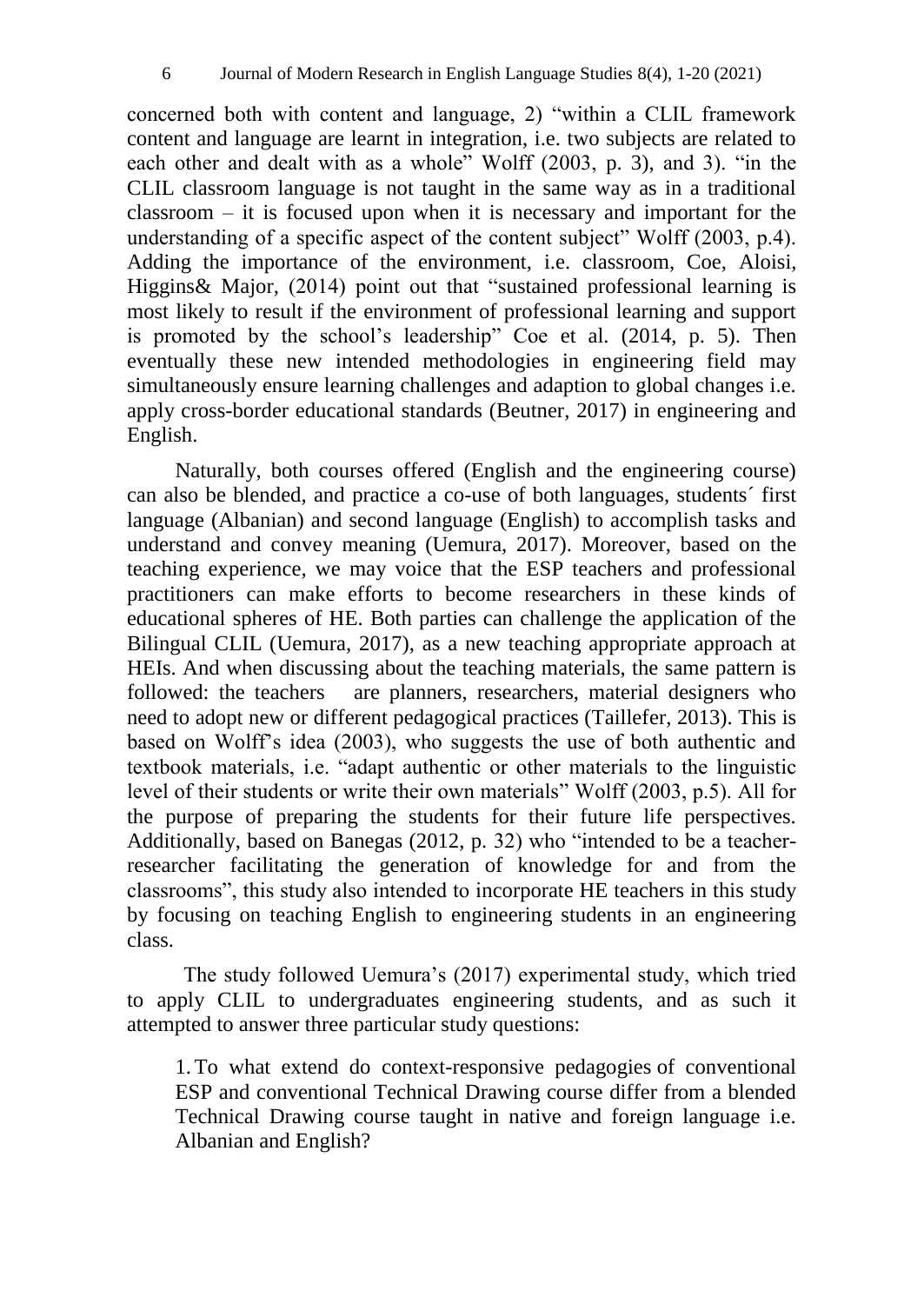2.Do engineering students prefer engineering courses offered in both languages (native/Albanian and foreign/English) or native/Albanian only?

3.Do the students who attend the conventional ESP course perform better than those who attend bilingual CLIL engineering course?

Since teachers and researchers intend to facilitate the engineering generation for and from the classrooms (Banegas, 2012), and based on the upper mentioned facts, this study will seek new ways of teaching. We hope to provide information about the issues of teaching English in higher education in a non-English-speaking country. As such, it aims to find out the effect of the provision of more English in engineering classes, compared to conventional regular classes i.e. the study is interested in investigating students´ reflections about sharing new engineering discoveries and ideas in their classroom in English.

## **3. Methodology**

### **3.1. Participants**

 $\overline{a}$ 

The study targeted engineering students from the Faculty of Mechanical Engineering and Computing at the University of Mitrovica, in Kosovo. The overall number of students who participated in the study was 180 . The data of this study was based on the students' formative assessment test (Taysum, 2020) results from the undergraduates  $(1<sup>st</sup>$  year students), who were attending an English class as a compulsory requirement, and those who were attending German as a compulsory foreign language instead, but who volunteered to attend Technical Drawing with Descriptive Geometry in a bilingual (Albanian and English) class of their 1st year of the three years' program (2018-2021). The students were asked to choose one of the following course categories:

- 1. Conventional Technical Drawing with Descriptive Geometry course, taught in mother tongue /Albanian –Control Group,
- 2. Experimental Group -Technical Drawing with Descriptive Geometry course, taught in English and mother tongue /Albanian (paired bilingual teaching).
- 3. Conventional ESP teaching course Control Group

<sup>&</sup>lt;sup>\*</sup>In Kosovar context, the students who enter HE have already had English for ten years. Therefore, it is expected that 1<sup>st</sup> year engineering students are intermediate or upper intermediate level and have relevant knowledge of general English. The future engineers need to be taught (and are offered) a foreign language for a specific field of study in order to perform the 21<sup>st</sup> century's job/professional-related functions.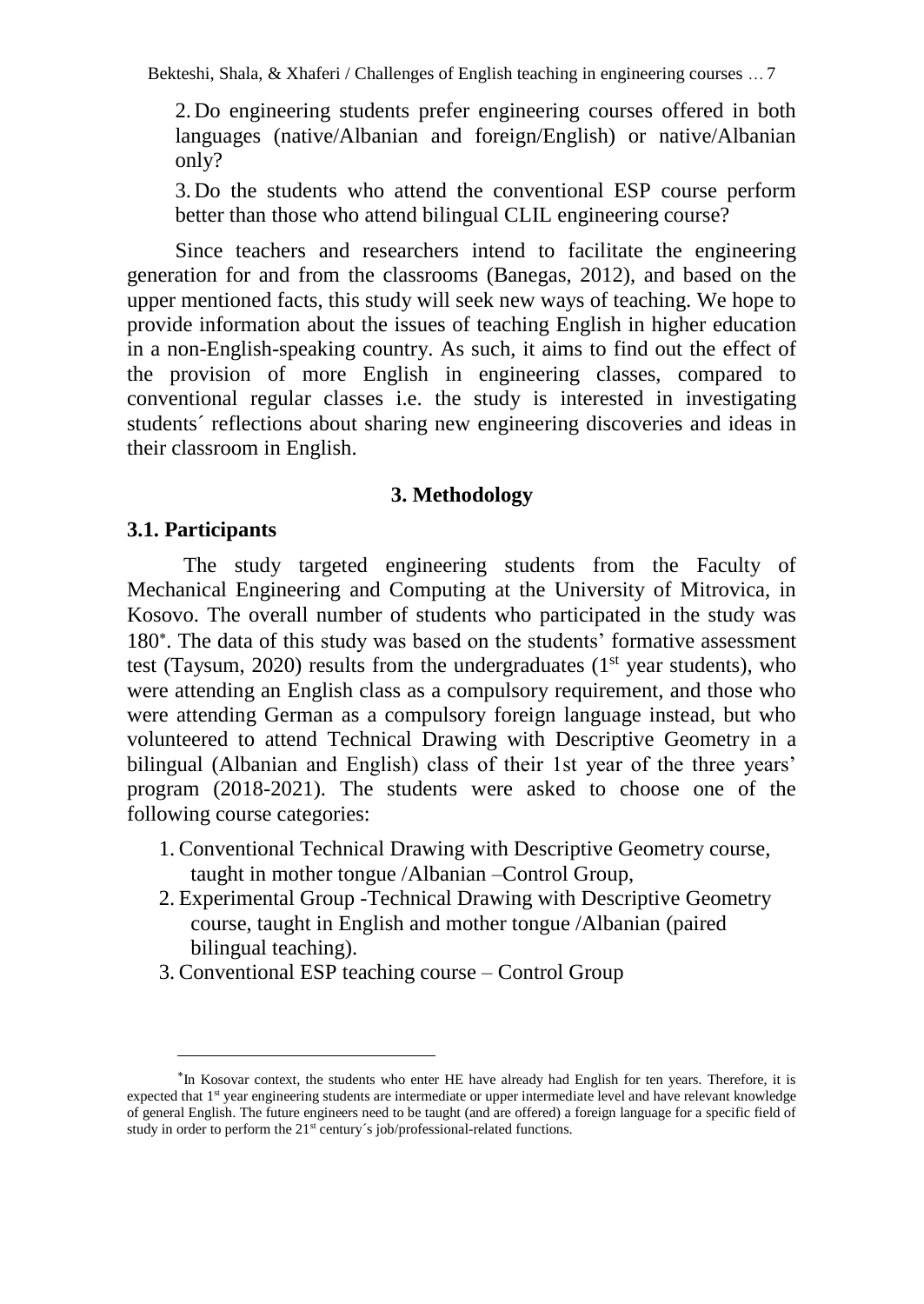After the offer, 56 students chose group 1: Conventional ESP teaching course (n=56 students), 2) 68 students chose conventional Technical Drawing with Descriptive Geometry course, taught in mother tongue /Albanian, (n=68) students), and the third group consisted of 56 students. i.e. 3) experimental Technical Drawing with Descriptive Geometry course, taught in English and mother tongue /Albanian, (n=56 students), (see Table 1). In the experimental group the students were also informed that they would be assessed in English and engineering learning outcome.

### **Table 1**

*Number of Participants in Each Group, Test Terms and Languages Taught*

| Nr | Groups                        | November<br>$test/Nr$ of<br>students | January<br>test/number of<br>students | Final<br>test/number<br>of students | Langages<br>taught |
|----|-------------------------------|--------------------------------------|---------------------------------------|-------------------------------------|--------------------|
|    | Control Group - Technical     |                                      |                                       |                                     |                    |
|    | Drawing with Descriptive      | 68                                   | 54                                    | 58                                  | Albanian           |
|    | Geometry                      |                                      |                                       |                                     |                    |
|    | Experimental Group -          |                                      |                                       |                                     | Albanian           |
| 2  | <b>Technical Drawing with</b> | 56                                   | 56                                    | 55                                  | and                |
|    | Descriptive Geometry and      |                                      |                                       |                                     |                    |
|    | English                       |                                      |                                       |                                     | English            |
|    | Control Group - ESP           | 56                                   | 56                                    | 55                                  | English            |

## **3.2. Procedures**

Since the concept of this study is unique, that is, introducing an engineering course (Technical Drawing with Descriptive Geometry) in two languages at HEIs in Kosovo, it followed others researchers´ procedures on similar studies. Precisely, it followed Taillefer (2013), Uemura (2017), Wolff (2003), and Banegas (2012). Starting with Taillefer's (2013) phases: firstly, both teachers (EL teacher and the engineering teacher) needed to familiarize themselves with literature to link theory to effective practice in this experimental teaching, secondly trust and confidence of both specialists and decision makers (the Faculty Council and the Dean), and finally the preparation for the teaching practice. As the application of the bilingual CLIL /paired CLIL teaching could be addressed objectively by means of a SWOT analysis (strengths, weaknesses, opportunities, threats), the teachers/researchers took into consideration the upper named factors prior to the study.

The procedure of the study was adapted in that way to explain a "situation which involves two differing things in the same context" (Dash, 2015, p. 389). That is, learning a professional course by being exposed to English at the same time i.e. the implementation of bilingual CLIL (Uemura, 2017). In addition to the teaching context, the focus was kept clearly on improving student outcomes (Coe et al., 2014), in both fields: engineering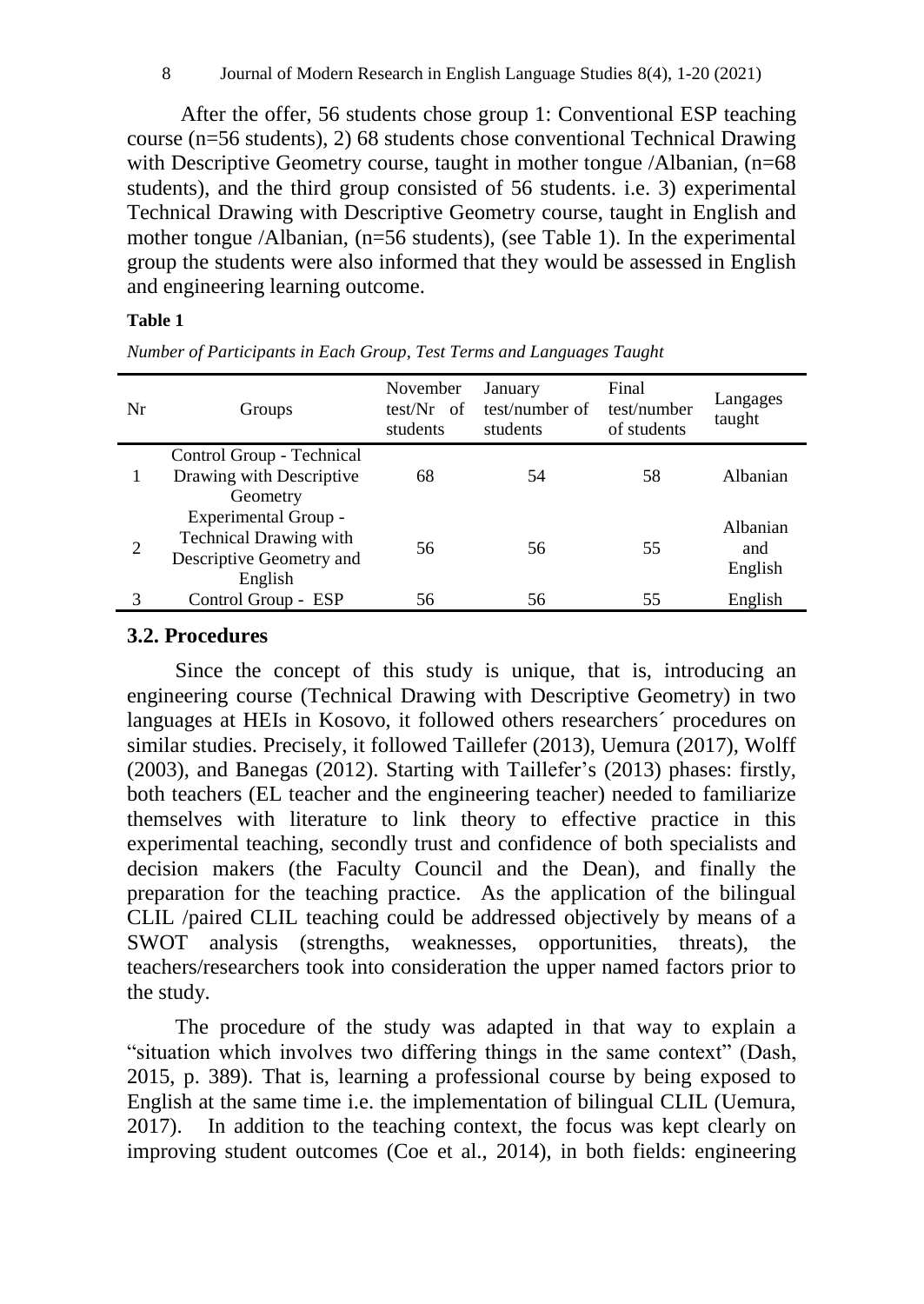knowledge and English communication i.e. "will generate high – impact results" (Ramirez et al., 2018, p. 152). Furthermore, taking into consideration professional and linguistic demands of the future engineers, this study was based on Uemura's (2017) study, who posed three essential ideas:

1. implementing light CLIL following and followed by the associated lecture utilizing the mother tongue,

2.relating the small experiment using realia to the resulting

phenomenon described in graphs, and

3. gradual removal of linguistic and cognitive support in the sequence of the tasks (Uemura, 2017, p.13-14).

Uemura´s (2017) essential ideas were all implemented in 15 weeks´ teaching (in scheduled weekly 90-minute lessons). Additionally, the study followed Wolff's (2003) typical methodological features of CLIL, what learners and teachers did in a CLIL classroom, i.e. all the students, participants of the study and future engineers "read academic texts, made notes about their content, presented the results of their reading processes and listened to both teacher or other students presenting their results" (Wolff, 2003, p. 6) throughout the semester. In our case, both languages (native Albanian and foreign language, English) were the medium of instruction.

Bearing in mind the challenges faced by the students, this study comprised of twofold objectives: it focused in particular on English teaching and an engineering course -Technical Drawing with Descriptive Geometry. Following Banegas' (2012) opinion about teachers and researchers who "start to mean a concept", it was sought to analyze English language and its engineering professional creativity demonstrated by the students, future engineers. The study examined how these students experienced learning creativity of English teaching bidirectionally with the engineering practitioner throughout the semester, 90 minutes each week. And what professional language creativity could be achieved from a qualitative teaching perspective, when the integration of English is used to explain professional vocabulary. It is twofold learning: CLIL is content related and is taught in English by the professional practitioner but in this experimental study, the content was taught by both teachers-bilingually.

The analysis was carried out in all three groups in the academic year 2018/2019 in three conventional test terms based on the curriculum: week 8, week 14, and the final exam at the end of the semester. Besides the two courses, the experimental group/course also followed this schemata´s test schedule (see Table 1). The test about English learning in this experimental group used the same frame as the tests in the regular ESP course, except that this group´s test included specific engineering vocabulary. i.e. the layout of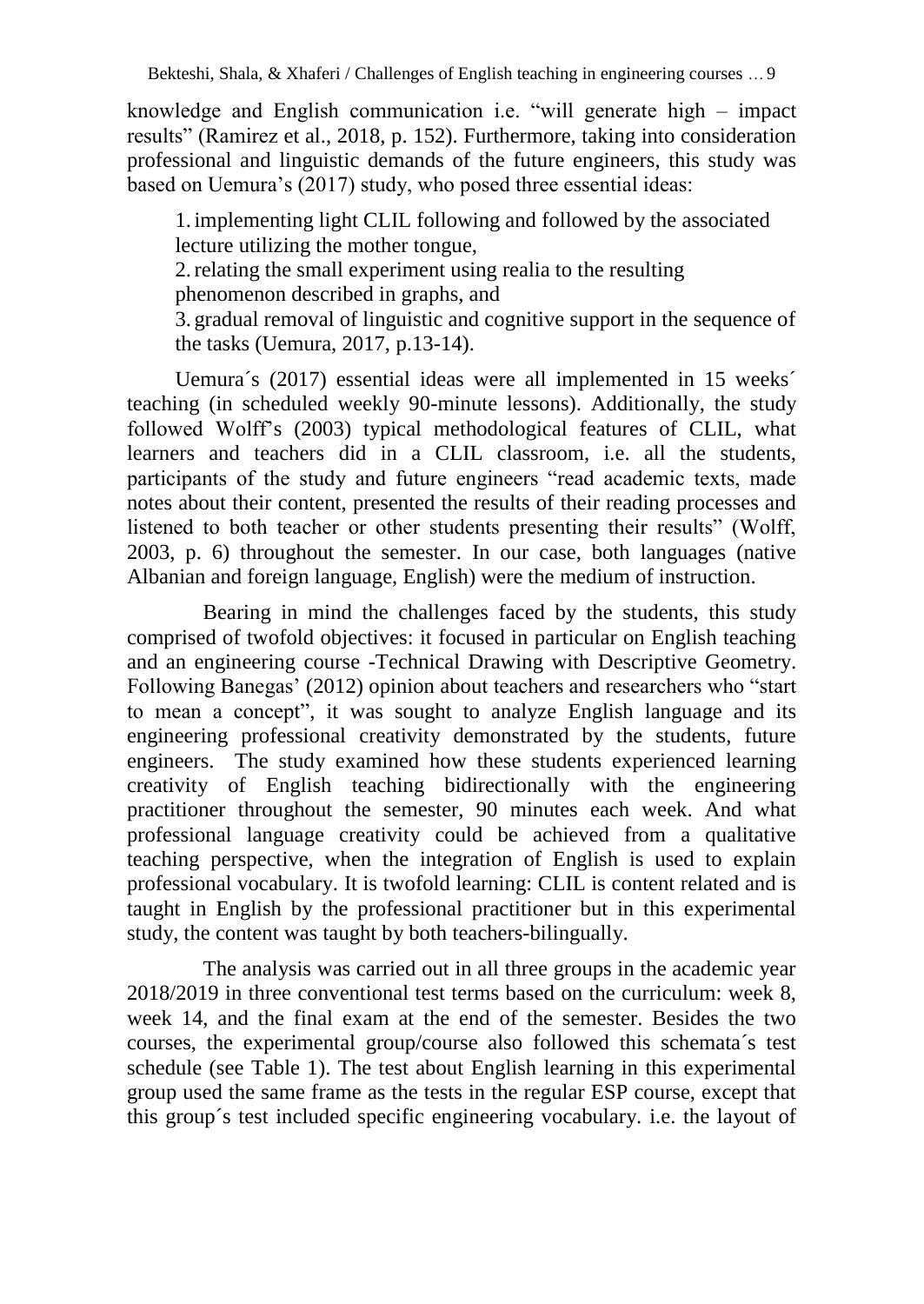the experimental group was similar to the conventional ESP class, however, vocabulary/instructions differed.

## **3.3. Data Analysis**

The data from three different results (i.e. November Test -Test in week 8 test, January Test– Test in week 14, and the results of the final test at the end of the semester) were analyzed. These data were collected in order to answer the upper mentioned study questions, and were analyzed by applying SPSS statistical package, namely Mean and Standard Deviation. Additionally, for the sake of more reliable data, another university teacher, advised us on the teaching techniques, methods and approaches to use during the paired teaching classes in 15 weeks´ teaching course. This paired teaching in bilingual class included sharing of responsibilities, i.e. preparation of the material content, instruction, and classroom management. She (the third teacher) also took part in preparing the tests based on the syllabuses and topics taught, and helped in checking up the English tests. In general, our teaching included experimental teaching in engineering classes" by locating the analysis of classroom talk (and instruction) in the broader context" (Jewitt, 2008, p. 247), in our perspective, it was broader engineering context in English.

## **4. Results and Discussion**

## **4.1. Results**

The detailed results of this study are presented in the following tables (Table 2, Table 3, Table 4, Table 5, Table 6, and Table 7). These tables provide a description of students` achievement (test results), i.e. the distinction between each term, and the distinction between the Control groups and the experimental group.

As the tables show (Table 2 and Table 3), test results in November, i.e. week 8 of the semester, in all three groups are somehow similar. Naturally, it is the students´ first test in these courses and the tests cover the beginning parts of the courses taught.

Following the HEI´s syllabuses in Kosovo, and as commented above, week 8 is usually a test week. Table 2 and Table 3 show the test results in all three groups during the test week: The Control Group in English (as ESP class), the Control Group with students who attended regular Technical Drawing with Descriptive Geometry with the engineering teacher, and the experimental group - Technical Drawing with Descriptive Geometry founded by the students who agreed to attend Experimental Group - Technical Drawing with Descriptive Geometry in both languages: Albanian and English with both teachers. As shown in Table 2, dealing with English language learning, the results reveal higher test results. Surprisingly, the students of the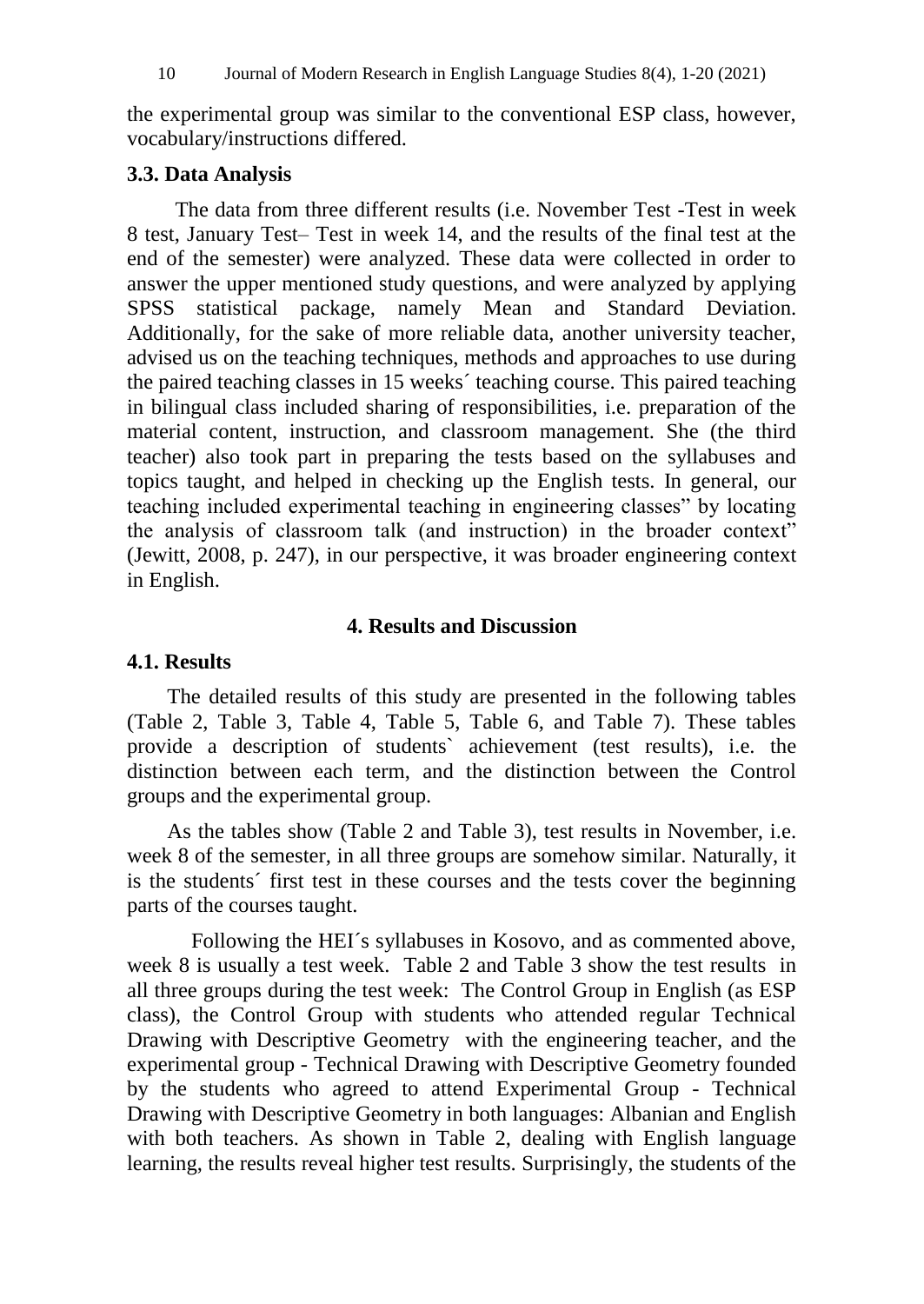Experimental Group - Technical Drawing with Descriptive Geometry have shown distinctive higher results (*M*=7.3) comparing to the Control Group-Technical Drawing with Descriptive Geometry in Test 1 (*M*=6.9), in Table 3, akin the English tests results in both groups (Table 2). Furthermore, the large number of students  $(N=56)$  who volunteered to attend this course taught in two languages respond to the second study question that students prefer to be taught bilingually.

#### **Table 2**

*November Test 1 Results in English*

|                                                                                                        | N  | Min | Max | Mean   | Std.<br>Deviation |
|--------------------------------------------------------------------------------------------------------|----|-----|-----|--------|-------------------|
| Control Group -<br>English Test 1                                                                      | 68 | 5   | 10  | 7.1324 | 1.66531           |
| Experimental Group -<br>English Test 1 for<br><b>Technical Drawing</b><br>with Descriptive<br>Geometry | 56 | 5   | 10  | 8.1071 | 1.70218           |

#### **Table 3**

*November Test 1 Results in Technical Drawing*

|                                                                               | N  | Min | Max | Mean  |
|-------------------------------------------------------------------------------|----|-----|-----|-------|
| Control Group - Technical Drawing<br>with Descriptive Geometry Test 1         | 51 |     | 10  | 6.913 |
| Experimental Group - Technical<br>Drawing with Descriptive Geometry<br>Test 1 | 56 |     | 10  | 7.322 |

#### **Table 4**

*January Test 2 results in English*

|                                                                                                               | N  | Minimum | Maximum | Mean   | Std.<br>Deviation |
|---------------------------------------------------------------------------------------------------------------|----|---------|---------|--------|-------------------|
| Control Group -<br>English Test 2                                                                             | 54 | 5       | 10      | 7.4259 | 1.60896           |
| <b>Experimental Group</b><br>- English Test 2 for<br><b>Technical Drawing</b><br>with Descriptive<br>Geometry | 56 | 5       | 10      | 7.6786 | 1.63047           |

Tables 4 and 5 show that there is a distinction between all test results conducted in January. The Experimental Group shows better results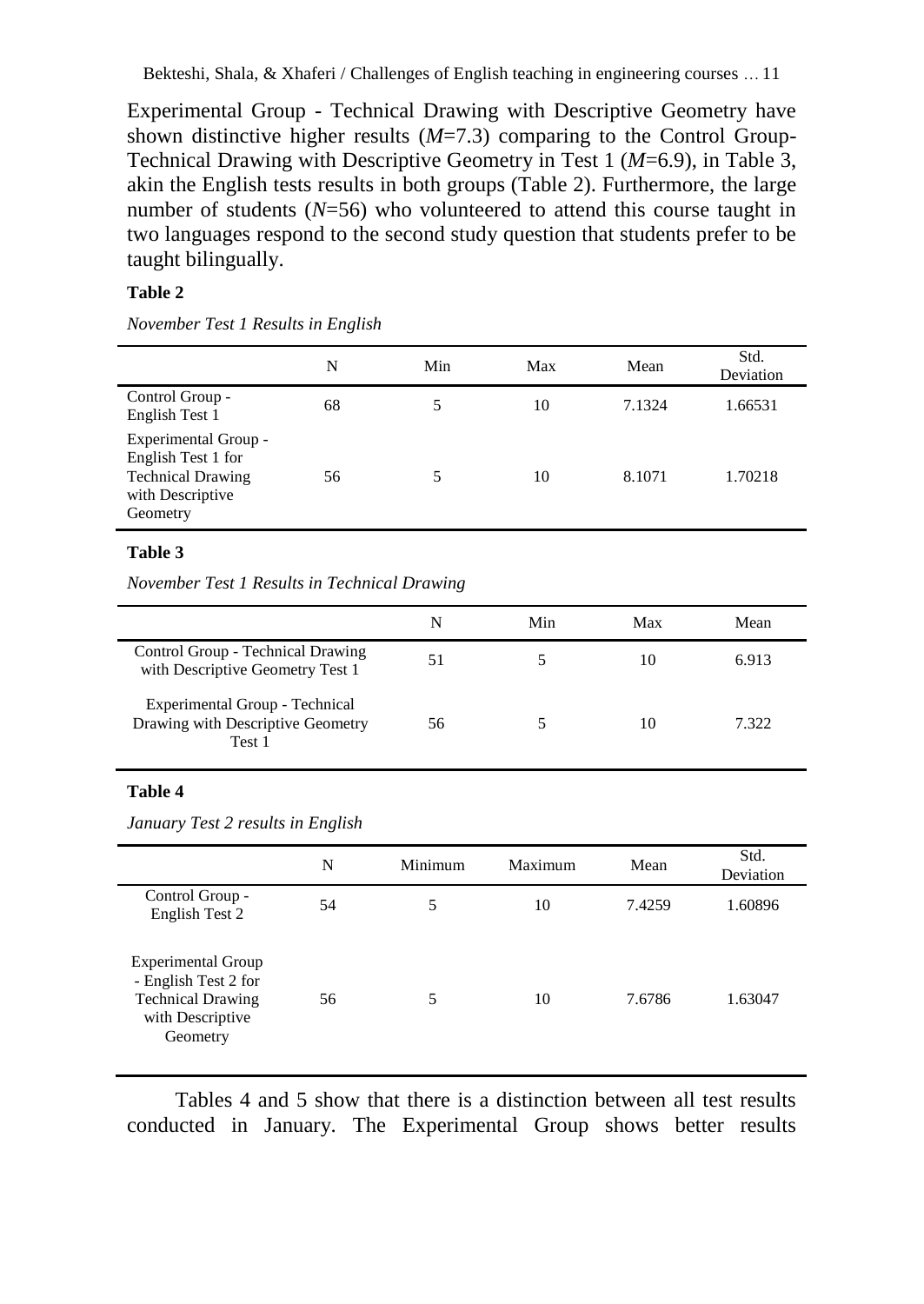comparing to both Control Groups, the ESP Group and the Technical Drawing with Descriptive Geometry.

#### **Table 5**

| January Test 2 Results in Technical Drawing |  |  |  |  |  |  |
|---------------------------------------------|--|--|--|--|--|--|
|---------------------------------------------|--|--|--|--|--|--|

|                                                                                      | N  | Min | Max | Mean   | Std.<br>Deviation |
|--------------------------------------------------------------------------------------|----|-----|-----|--------|-------------------|
| Control Group - Technical<br>Drawing with Descriptive<br>Geometry Test 2             | 54 | 5   | 10  | 7.537  | 1.56269           |
| Experimental Group -<br><b>Technical Drawing with</b><br>Descriptive Geometry Test 2 | 56 |     | 10  | 8.5179 | 1.71614           |

The results from Table 4 and Table 5 clearly show that frequent English in Technical Drawing with Descriptive Geometry allows greater understanding in both fields. Test 1 in the ESP Control Group shows  $M =$ 7.43, whereas in the Experimental Group  $M = 7.7$ . Akin the Control group with students who were taught in Albanian in Technical Drawing with Descriptive Geometry  $M = 7.53$ , while the Experimental Group - Technical Drawing with Descriptive Geometry who were taught in both languages Albanian and English, the results show  $M = 8.5$ . This reveals that this bilingual class enables the students to connect what they are learning and demonstrate it practically in Technical Drawing via English. These results clarify the students´ need for more knowledge that constitutes multifaceted roles.

#### **Table 6**

*Final Test Results in English*

|                                                                                                                | N  | Min | Max | Mean   | Std. Deviation |
|----------------------------------------------------------------------------------------------------------------|----|-----|-----|--------|----------------|
| Control Group - English<br><b>Final Test</b>                                                                   | 68 | 5.  | 10  | 7.6471 | 1.4534         |
| Experimental Group -<br><b>English Final Test for</b><br>Technical Drawing with<br><b>Descriptive Geometry</b> | 55 | 5.  | 10  | 7.9545 | 1.54642        |

In general, all tables (Table 2, table 3, Table 4, Table 5, Table 6, Table 7) show comparative analysis of the findings obtained from all test results from the three groups bidirectionally. The findings point to slightly different positive results regarding the experimental Group, (taught in English and Albanian).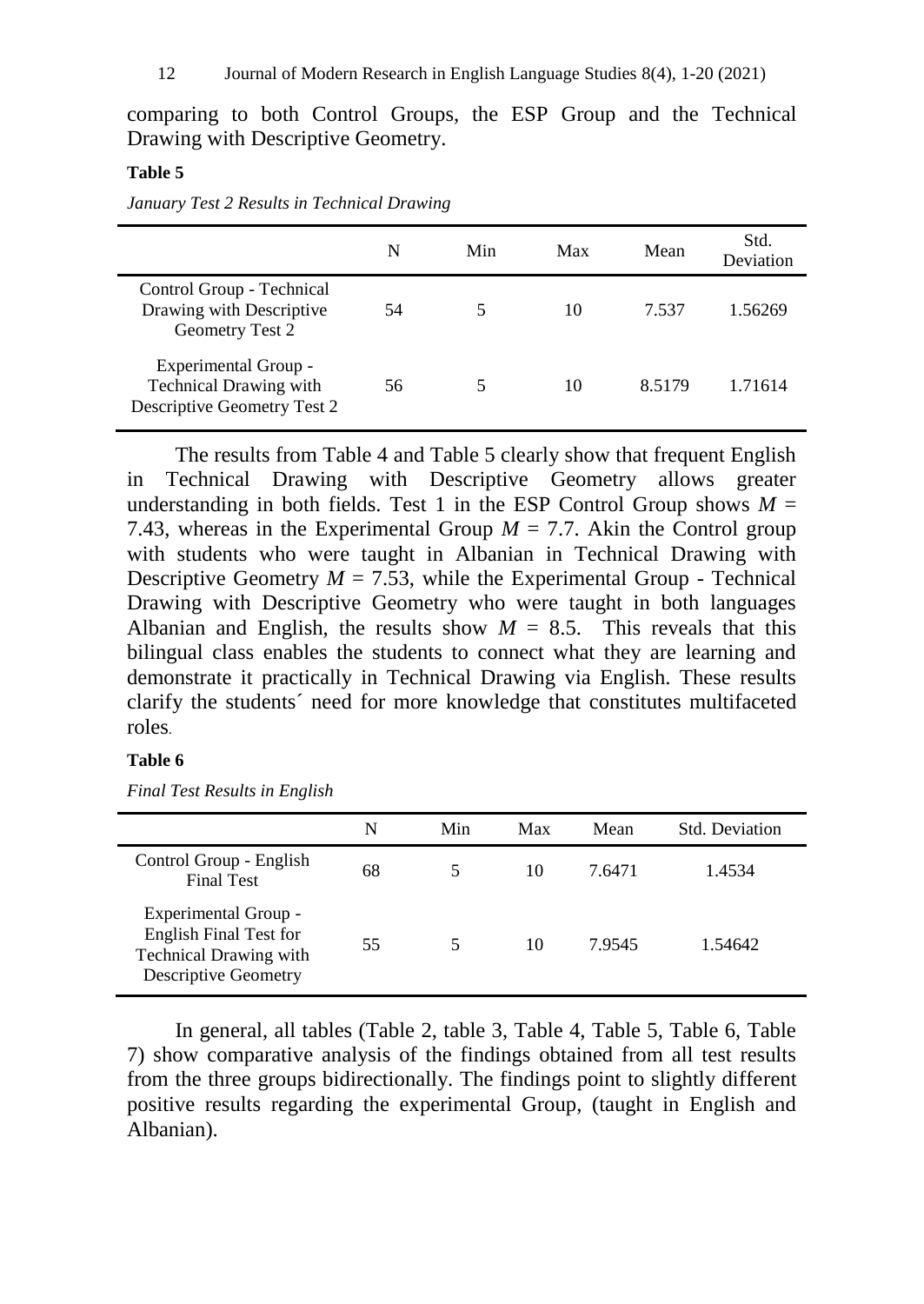#### **Table 7**

*Final Test Results in Technical Drawing*

|                                                                                          | N  | Min | Max | Mean   | Std.<br>Deviation |
|------------------------------------------------------------------------------------------|----|-----|-----|--------|-------------------|
| Control Group - Technical<br>Drawing with Descriptive<br><b>Geometry Final Test</b>      | 68 | 5   | 10  | 7.6765 | 1.61561           |
| Experimental Group - Technical<br>Drawing with Descriptive<br><b>Geometry Final Test</b> | 55 | 5.5 | 10  | 8.2273 | 1.56589           |

Results point to better L2 achievements with English teaching in the engineering course. This higher ranking might suggest greater language confidence and the use of more professional communication and more accessible FL. Test 1 and Test 2 results of all three groups, also respond to the first study question: the results show positive learning outcomes and there is straightforward positive outcome in the final test, as well. Wherein the findings of the final test results (Table 6 and Table 7), prove that experimental group's test results increased almost linearly in time. As the test results within 15 weeks' time frame have gone upward, it is conveyed that paired teaching in engineering classes when EFL is applied (by the ESP teacher), is a combination of several productive procedures that switch native speaking (Albanian) into foreign language -professional English. The findings show higher marks in the experimental group, which is in line with Wolff´s (2003) opinion about CLIL who is "not able to fully explain why learners in a CLIL classroom learn language, and especially why they learn language better than in an ordinary classroom" Wolff (2003, p. 8).

The results of the experimental group, in tables: Table 6 and Table 7, i.e. Technical Drawing with Descriptive Geometry taught in two languages, show positive outcomes when dealing with what was taught and how it was taught throughout the semester. The study reported on students' regular assessment tests in English as ESP, and on the demonstration of future engineers´ creativity in Technical Drawing with Descriptive Geometry when taught in two languages (native and English). The context-responsive pedagogies applied within the experimental group seem to have impact on learning outcomes on both fields: English and engineering.

The results of this experimental study, shown in tables above, respond to the last study question: the ESP source book has slightly failed to keep up the language development in regular engineering ESP classes, compared to the paired teaching classes conducted with the Experimental Group in Technical Drawing with Descriptive Geometry.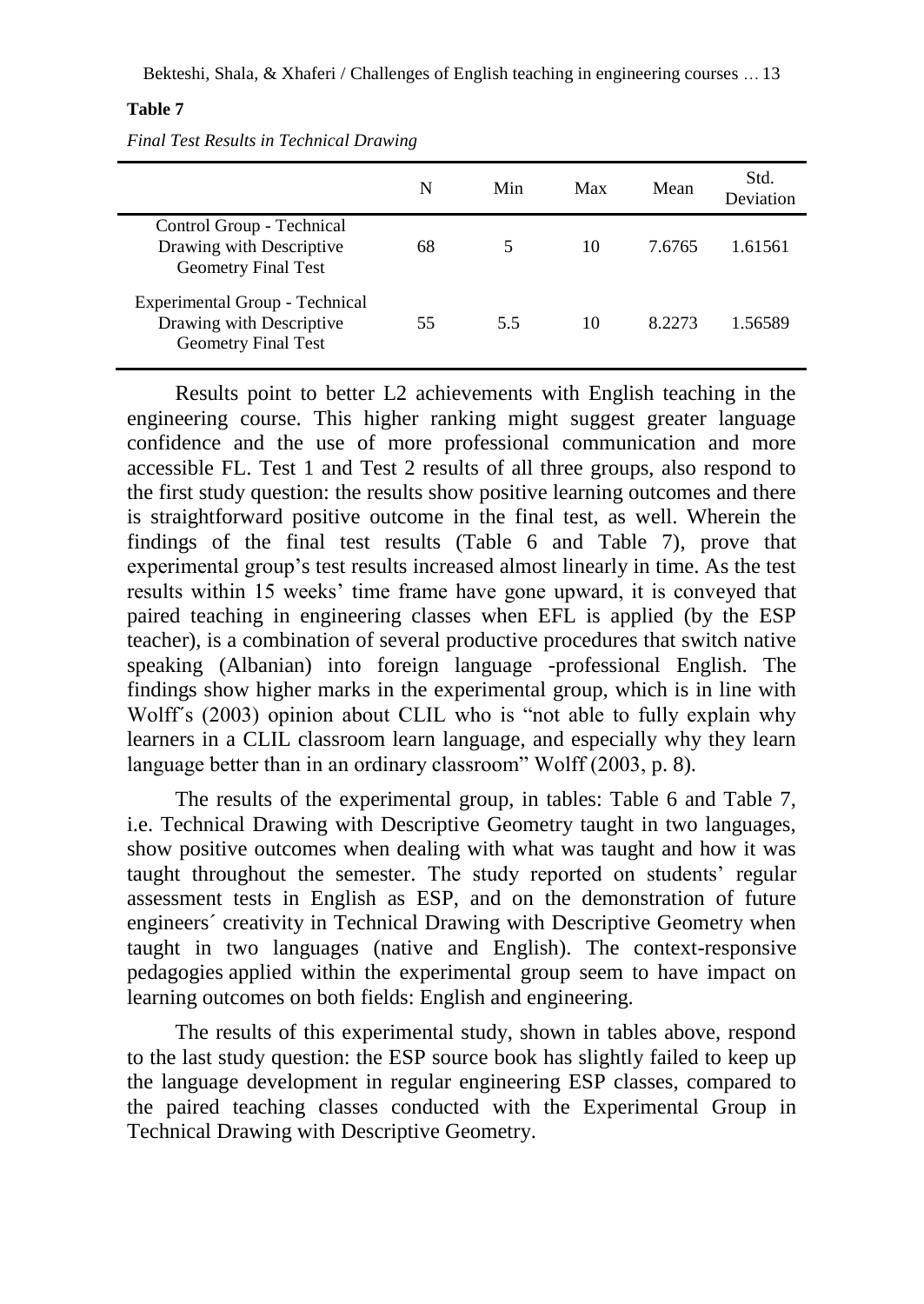Based on the "modal affordance concept" which includes material, physical, and environmental modes (Jewitt, 2008), the findings reveal that the integrated teaching materials modes include a new course taught in a bilingual class, i.e. mix of English and the native (Albanian) language (engineering material presented in a foreign Language-English). Additionally, this engineering experimental learning is also based on the samples of materials developed by collaboration of teachers of the specific field (Uemura, 2017). As such it links the second" modal affordance concept": physical mode: collaborative partnership between HEI teachers, sharing common aims (Banegas, 2012), and the third concept: environmental mode- working in the same classroom environment. The findings retrieved from the tests, proceed Wolff ´s (2003) essential points of CLIL´s general definition. It is obvious that in such classes CLIL is not simply regarded as an approach to language teaching and learning but that it is concerned both with content and language, CLIL integrates two subjects as a whole, and in this experimental study bilingual classroom language is not taught in the same way as in a traditional classroom. On the whole, Uemura's (2017) concept of "The 4Cs framework" is evident within the findings: culture, content, communication, and cognition: There is a positive attitude towards language learning. We may conclude that it is because of the content of the teaching materials which are developed in collaboration with the ESP teacher and the engineering practitioner. It is clear that there is communication, since it is a drawing course and instructions are part of the course therefore cognition of both fields is needed.

## **4.2. Discussion**

The collection of data ended in February 2020 and the findings for each question posed are as follow:

**Study Question 1**. To what extend do context-responsive pedagogies of conventional ESP and conventional Technical Drawing course differ from a blended Technical Drawing course taught in native and foreign language i.e. Albanian and English?

Based on the results of all three groups, it is shown that there is a slight distinction of positive learning outcomes within the experimental group which have increased linearly in time. The test results within the semester i.e.15 weeks' time frame have gone upward. Definitely, these findings of the experimental group support Wolff's (2003, p. 8) opinion about CLIL who is "not able to fully explain why learners in a CLIL classroom learn language, and especially why they learn language better than in an ordinary classroom".

**Study Question 2.** Do engineering students prefer engineering courses offered in both languages (native/Albanian and foreign/English), or native/Albanian only?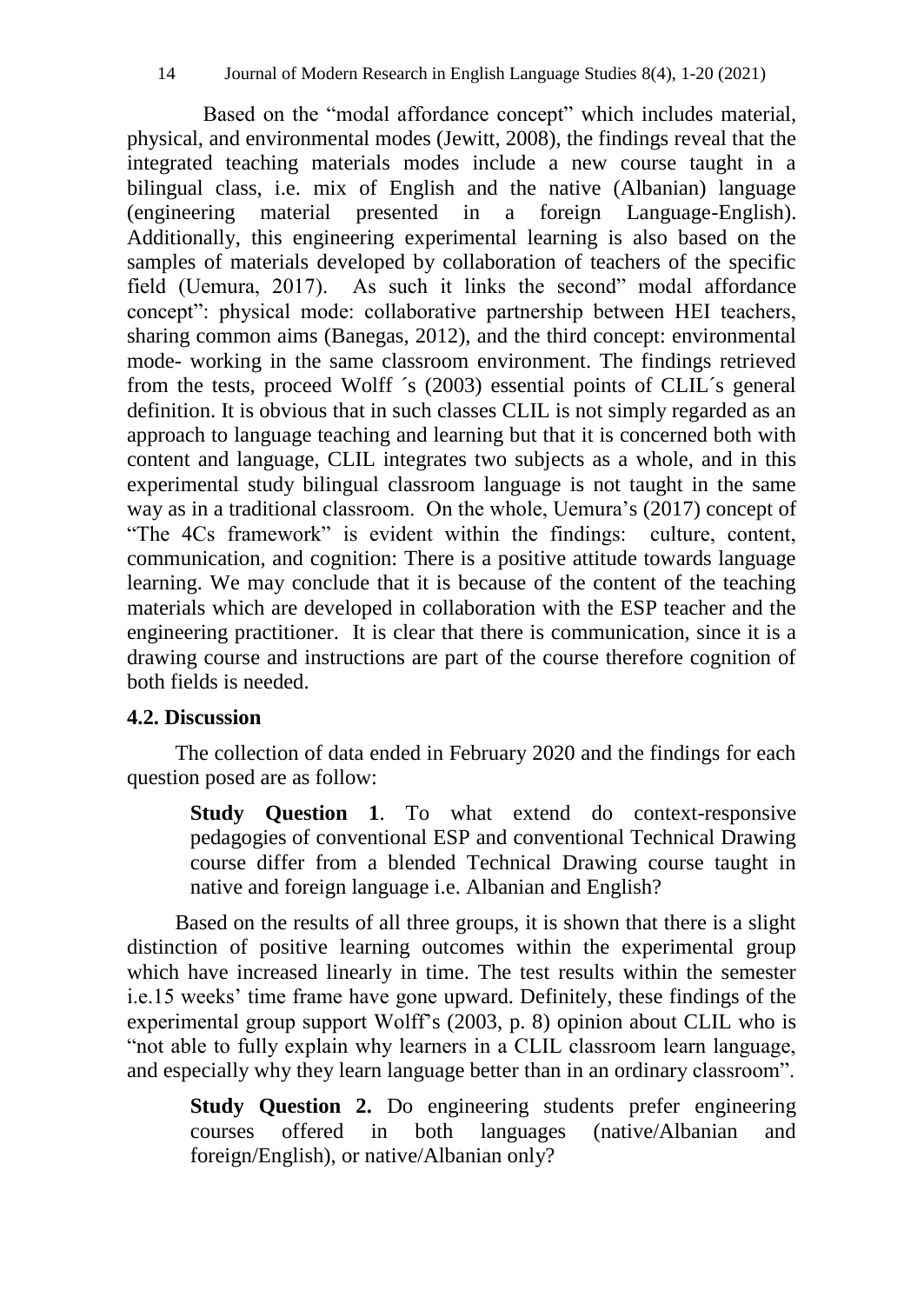The large number of students (*N*=56) who volunteered to attend this experimental course taught in two languages (native Albanian and foreign/English), respond to the second study question that students prefer to be taught bilingually. However, 68 students (*N*=68) who chose the engineering course to be taught in their native language only, shows that there is some doubt about the burden of learning upon students, if the course is taught bilingually.

> **Study Question 3**. Do the students who attend the conventional ESP course perform better than those who attend bilingual CLIL engineering course?

Based on the students´ tests in week 8, week 14 and the final test which was conducted at the end of the semester, which are also shown in tables (Table2, Table 4, and Table 6), the results show that there is a slight difference among these groups. The control group, i.e. taught in the conventional ESP course is somehow left behind comparing to the bilingual CLIL engineering course. These responses only confirm that students like multitasking: learning a language and engineering. Though, the conventional ESP course is also optimistically viewed.

The findings indicate that this team (paired) teaching approach relates to 'back-to-basics' approach (Hurst & Bekteshi, 2018), relying on the relationships and interaction established between both teachers and the engineering students (Taillefer, 2013; Uemura, 2017). The findings from the ESP group do not deny the fact that ESP teaching does provide insights into professional engineering vocabulary. However, it is more perceived in collaboration with the experienced professional practitioner of Technical Drawing with Descriptive Geometry, the course taught as bilingual CLIL. This is also supported by Williams (2014, p.5), who agrees that "linguists contribute to language development that would probably go unnoticed even by experienced professional practitioners". This reciprocal teacher-teacherstudent involvement leads to successful course execution, as the topics are conveyed through the sequence of the lesson design and plenty of examples (Dash, 2015; Ramirez et al., 2018; Uemura, 2017), with the application of lecture-cum methods. It is also supported by Taillefer (2013 p.11), who mentions, "the impetus for pedagogical and didactic reflection can only come from Lansad professionals, particularly in ESP, who understand both the "virtuous" and "vicious" challenges of CLIL, and who are willing and able to act as advocates". The findings reveal that the content of engineering CLIL classroom is more significant than the content of the traditional classroom, which is also supported by Wolff (2003).

Apart from the twofold students' engagement to learn English and the professional course, the results also reveal that future engineers and teachers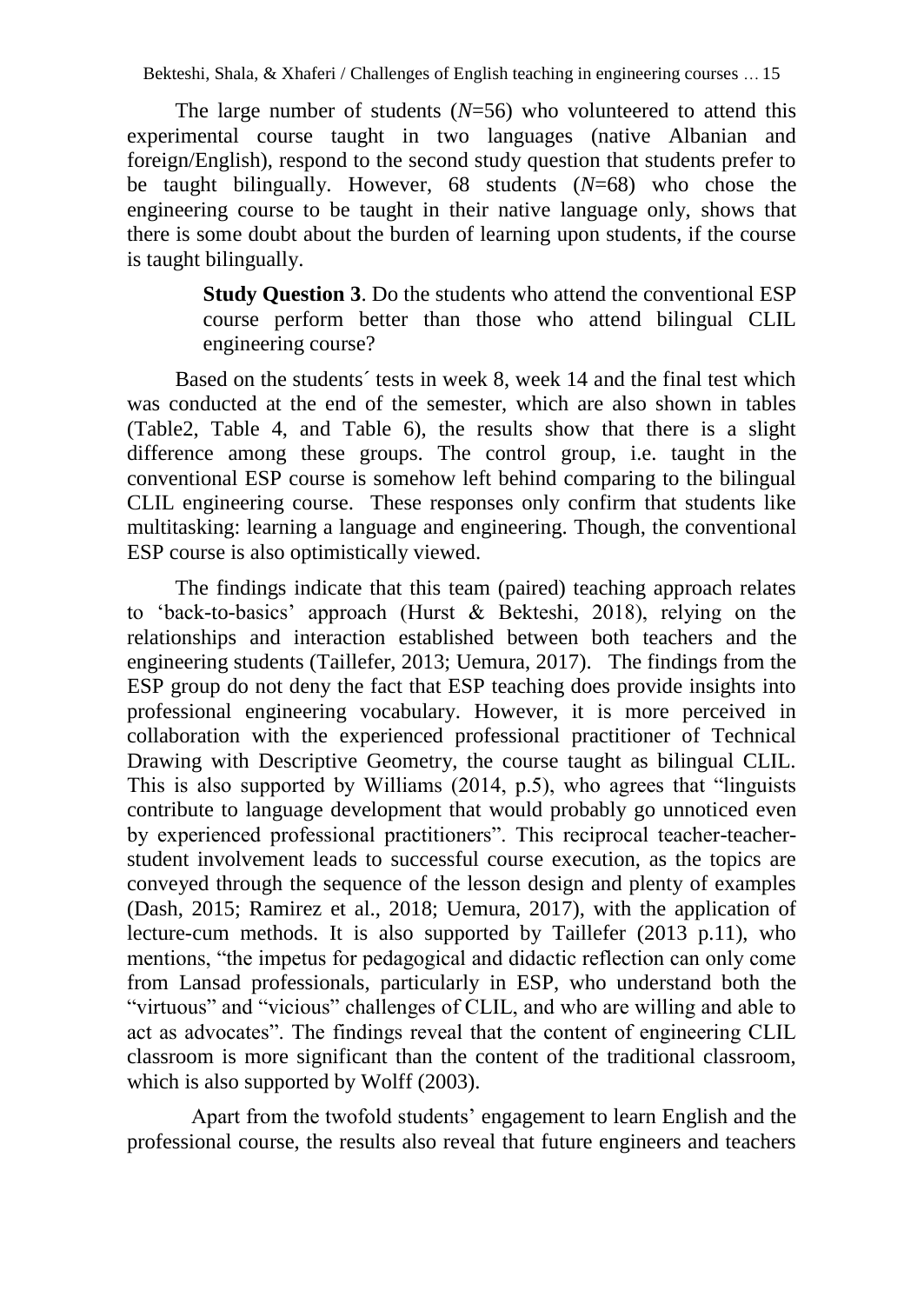are stimulated and motivated to learn. Since "the concept of modal affordance refers to what is possible to express and represent easily" (Jawitt, 2008, p. 247), this study reveals that paired teaching in engineering classes, with professional practitioner and the English teacher, is beneficial for all three parties. The student's L2 language results show improvements akin the engineering course Technical Drawing with Descriptive Geometry. In a brief utterance, this kind of paired teaching refers to the aspects of technical vocabulary and structure which goes beyond the subject matter as it promotes collaboration of the students, language usage, cognition, communication of new ideas, and the academic discourse i.e. engineering students internalize the language, and involving engineering elements (Ramirez et al., 2018; Taillefer, 2013; Uemura, 2017). Additionally, comparison with groups of effective teaching practice and the exam results presented in the tables clearly work in bilingual CLIL favor.

Based on the results, the findings highlight creative engineering communicative skills and positive attitudes of future engineers underlying successful professional learning and the types of creative professional English applied in Technical Drawing with Descriptive Geometry classes. They also suggest that students´ creativity manifests best by fostering the application of various group work activities and directing their task developments by integrating English. i.e. both courses: Technical Drawing with Descriptive Geometry and English apply modern teaching approaches, let if these two courses are combined. The findings also support Uemura´s (2017, p.13-14) consideration of professional and linguistic demands of the future engineers, "the ideas of implementing CLIL following and followed by the associated lecture utilizing the mother tongue, relating the small experiment using realia to the resulting phenomenon described in graphs" (in our case it was Technical Drawing instructions in bilingual classes) "and gradual removal of linguistic and cognitive support in the sequence of the tasks". As seen from the tables, the experimental group test results were higher.

Nevertheless, this teaching approach nurtures the future engineers to become talented in both their engineering and English abilities needed in industries and companies of the 21st century (Spence & Liu, 2013; Ramirez et al., 2018). This kind of paired teaching can draw on both teachers´ available modal resources, in our case English language and professional engineering field, Technical Drawing with Descriptive Geometry course to make meaning in this specific context (Jewitt, 2008), i.e. to understand this field´s specific English vocabulary, and discus by using this specific vocabulary in engineering, supported also by Uemura (2017). Precisely, the study has trumpeted the core elements of great teaching (Coe et al., 2014) explained as: 1. Pedagogical content knowledge - in this case ESP and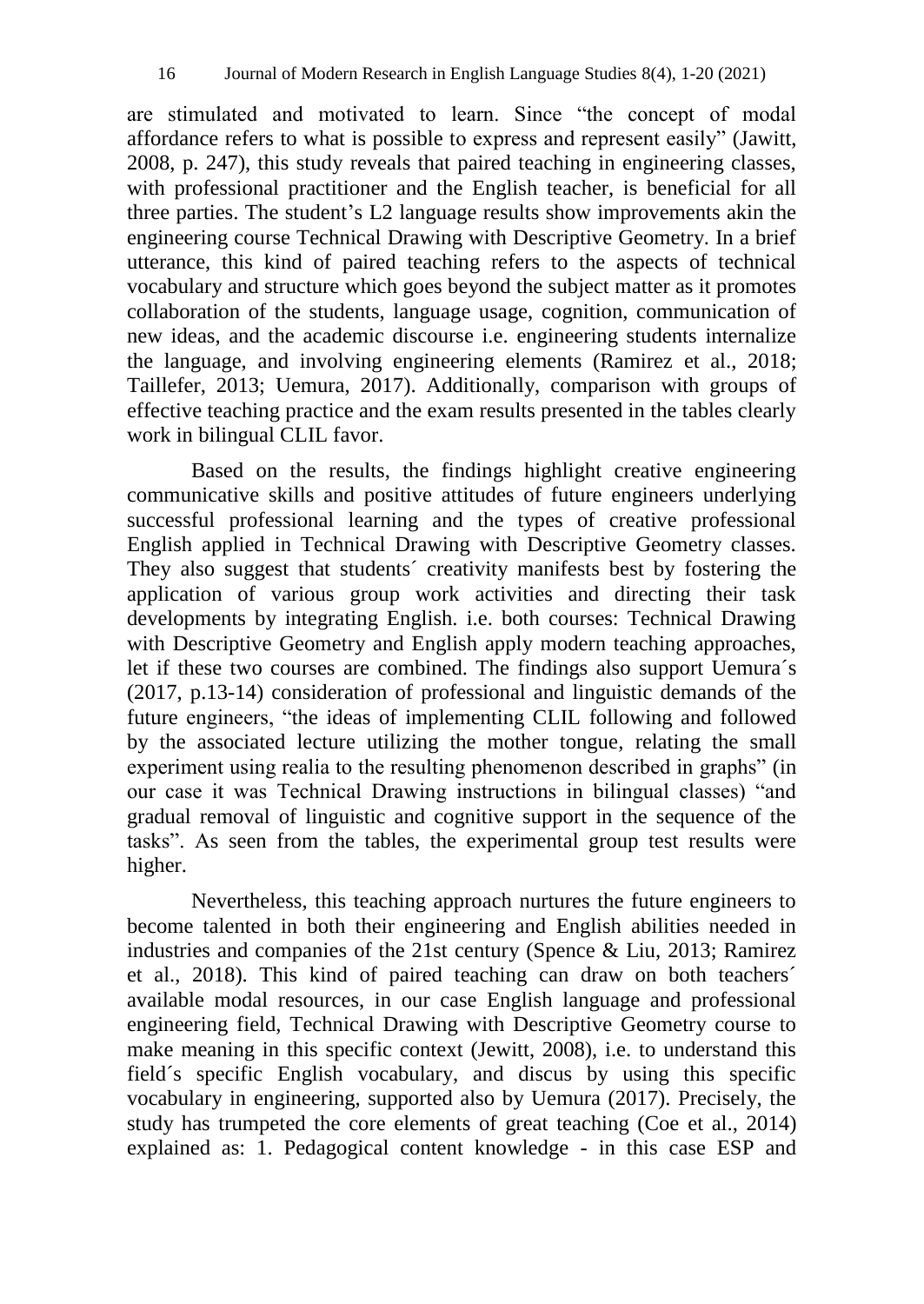professional course are blended in one; 2. Quality of instructionsresponsibility sharing; 3. Classroom climate-paired teaching and dual language; 4. Classroom management, understanding, patience, collaboration; 5. Teacher beliefs, the students gain more; 6. Professional behaviorsexperienced teachers are strongly interconnected with teacher´s roles.

## **5. Conclusion and Implications**

From the findings of this study, it can be concluded that learning English at HEIs via engineering courses is wanted. Based on William´s (2014) "inside knowledge",we may conclude that the inside engineering knowledge can come from both,the professional/engineering practitioners operating in engineering field, and by the English teacher, who introduces this engineering course in English. Moreover, the results reveal that this professional/engineering knowledge is enhanced with the help of the English teacher.

"The more languages our students know in their professional field the better they will be qualified for their profession" (Wolf, 2003, p.12). As such, this experimental one-semester study has provoked more questions, rather than providing distinctive answers to our study. However, the findings provoked much collaboration among engineering students who want to have classes in English and it has also provoked more investigation on teaching engineering topics based on the HEI´s program. It provides justifications why team/paired teaching merits a particular place at HEIs, particularly including English in engineering courses.

If CLIL cannot be applied, collaborative partnership between the professional engineering practitioner and the ESP teacher can promote and effect the changes in teaching and learning engineering at HEIs. Preliminary, future engineers´ awareness – rising is on the English teaching role and its function among these future engineers. When considering English learning at HEIs, the study fully supports the idea that professional practitioners are the key factors of the students´ professional development. However English is a ´must´ and this kind of bilingual CLIL organizing includes many factors, therefore, this study recommends: Encouraging English teachers/ESP teachers and professional practitioners to explore professional literature and to make the connection between teachers, the teaching/learning material and students (Banegas, 2012; Uemura, 2017), the adaptation of teaching the engineering course to fit Uemura's (2017) "The 4Cs framework": English and engineering cognition, communication, culture to learn by applying bilingual CLIL and content-supplementary teaching materials modified in both languages, i.e. the utilization of appropriately applicable authentic topics and materials.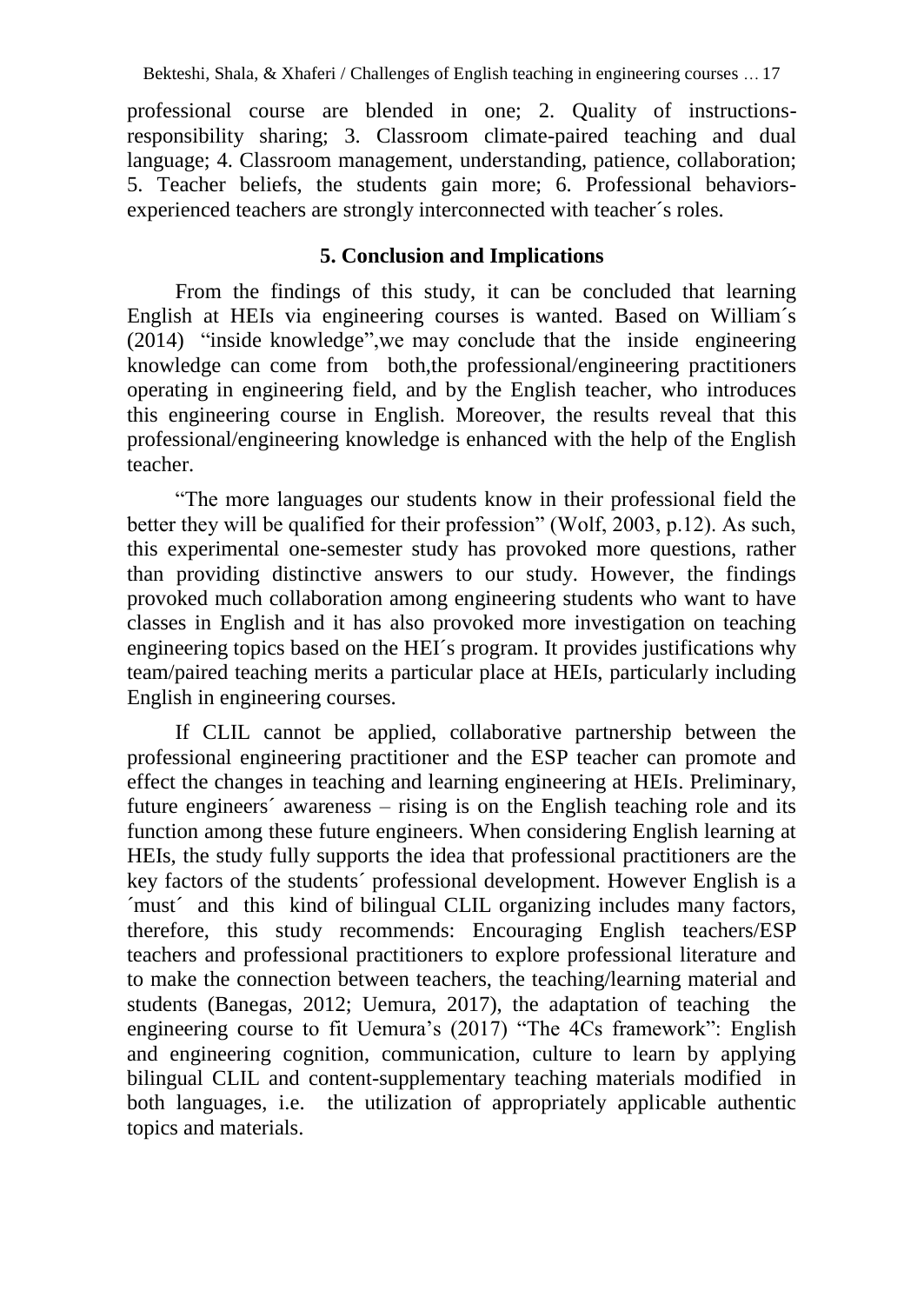This kind of English language teaching provision seems to encourage engineering students to improve and enrich their English. In addition, as this study involved teachers and researchers in the teaching process i.e. who have tried to facilitate the Kosovar engineering generation, as pointed out by Banegas (2012) to learn for and from the classrooms. In this respect, we may also conclude that this kind of paired teaching has definitely reinforced both teachers´ professional vocabularies (English for the engineering teacher and professional engineering Albanian vocabulary for the ESP teacher) by instructing each other, and other students. This is also supported by Uemura (2017) who highlights flexibility allowed by CLIL, that is bilingual application of engineering. As Coe *et al*. (2014, p. 5) point out, "sustained professional learning is most likely to result if the environment of professional learning and support is promoted by the school's leadership", then we may also conclude that this is applicable in our context: it is supported by the institution, by the teachers, and by the students.

In addition to the upper named positive occurrences of the study, we may add few limitations. Although SWOT analysis (Taillefer, 2013), i.e. strengths, weaknesses, opportunities, threats were taken into consideration prior to conducting the study, unforeseen difficulties emerged. Large number of students in classes (Table 1) and timing were evident limitations. Sharing responsibility was taken seriously by the teachers/researchers, which also took a lot of time to prepare the teaching material and to discuss about the next lesson. Both of us (teachers/researchers) seemed not to have autonomy as we were co-teachers and were restricted to full autonomy in class, although collaboration in and out of the classroom was more than evident.

The imperative need of English in every field of study seeks innovative teaching approaches. This kind of teaching, as presented in the study, can be applicable in every HEI if there is the preference of implementing English teaching in specific field of study, and if a teacher who can offer CLIL is not available. Furthermore, the study recommends the application of CLIL, as an appropriate teaching and learning approach at HEIs. It is considered as the potential benefit of future engineers who are eager to learn in parallel way: their field of study and professional English.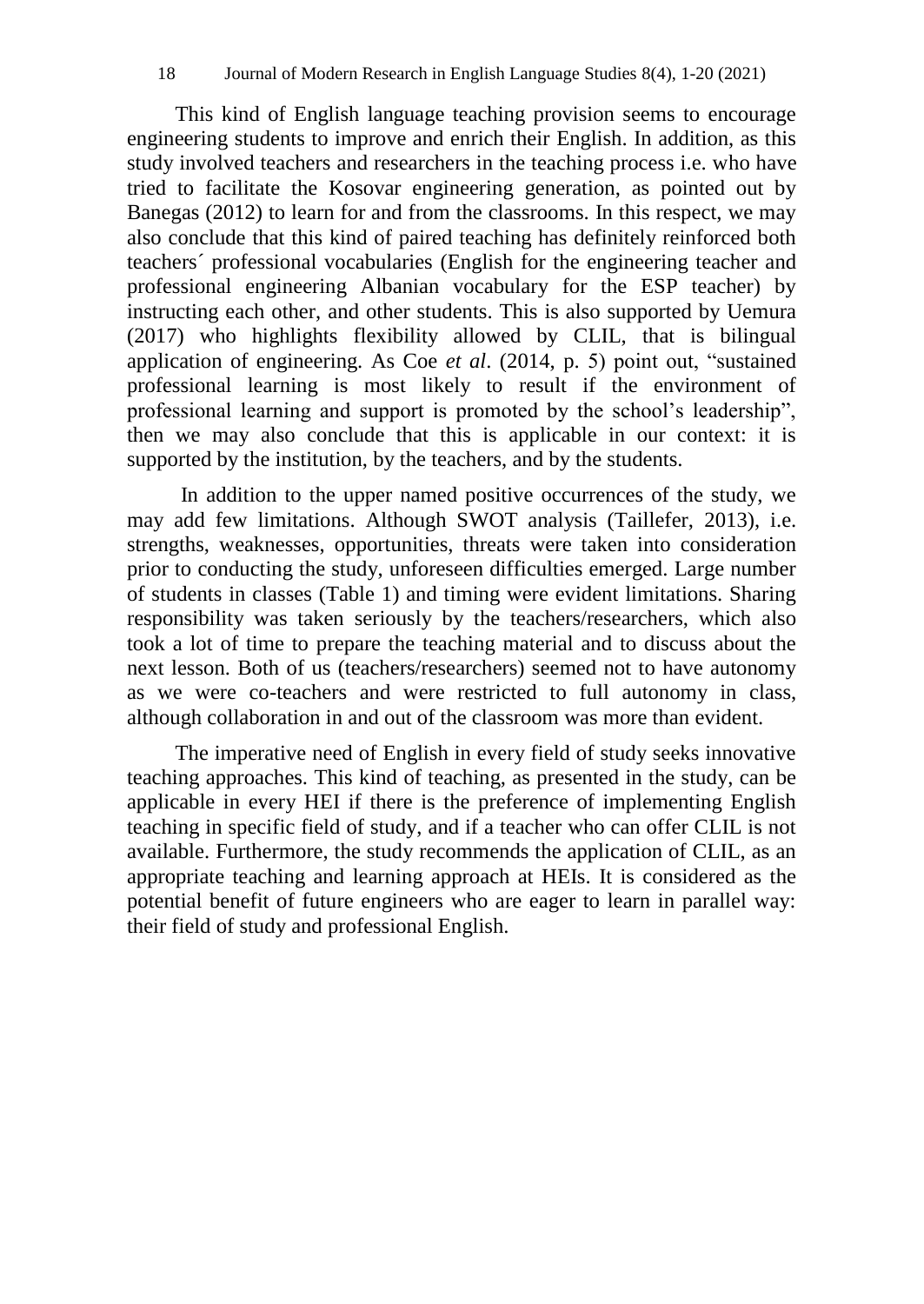### **References**

- Ardeo, G. J. M. (2013). (In) compatibility of CLIL and ESP courses at university. *Language Value*, *5*(1), 24–47.
- Banegas, D. L. (2012). Identity of the teacher-researcher in collaborative action research: Concerns reflected in a research journal*. Profile Issues in Teachers' Professional Development*, *14*(2), 29-43.
- Beutner, M., & Pechuel, R. (2017). Education and educational policy in germany: A focus on core developments since 1944. *Italian Journal of Sociology of Education*, *9*(2), 9-24.
- Bojović, M.(2006). Teaching foreign language for specific purposes: Teacher development. *31st Conference: Application of Teacher Education in Europe*. Portoroz, Slovenia. *DOI.:10.13140/2.1.4011.4566. Retrieved from[:http://www.pef.uni-lj.si/atee/978-961-6637-06-0/487-493.pdf](http://www.pef.uni-lj.si/atee/978-961-6637-06-0/487-493.pdf)*
- Cheremissina, I. A. & Riemer, M.J. (2001 September). *English for specific purposes in engineering education at the Tomsk Polytechnic University*. The 5<sup>th</sup> Baltic Seminar on Engineering Education. Gdynia, Poland. 17-19.
- Coe, R., Aloisi, C., Higgins, S. & Major, E. E. (2014). *What makes great teaching? review of the underpinning research. project report*. Sutton Trust.
- Coyle, D., Hood, P., and Marsh, D. (2010). *CLIL: Content and language integrated learning.* Cambridge University Press
- Crosier, D. & Parveva,T. (2013). *The Bologna process: Its impact on higher education development in Europe and beyond*. International Institute for Educational Planning.
- Dash, B. (2015). MEEPA: An ESP syllabus design for the engineering students of Biju Patnaik University of Technology, India. *Journal of Teaching English for Specific and Academic Purposes, 3*(2), 385-401.
- Dörnyei, Z. (1994). Motivation and motivating in the foreign language classroom. *The Modern Language Journal, 78*(3), 273-284.
- European Commission. *The Bologna Process 2020: The European higher education area in the new decade'. Communiqué*. Conference of European Ministers Responsible for Higher Education, Leuven and Louvain-la-Neuve, Belgium, 28–29 April 2009.Retrieved from: https://ec.europa.eu/commission/presscorner/detail/en/IP\_09\_675
- Farzannia, S., & Farnia, M. (2016). Metadiscourse markers in introduction sections of Persian and English mining engineering articles. *English for Specific Purposes World*, *49*(17), 1-16.
- Hurst, N., & Bekteshi, E. (2019). [R]Evolution in foreign language teachinggiving voice to international teachers. *Via Panoramica: Revista de Estudos Anglo-Americanos, 7(*2), 16-35.